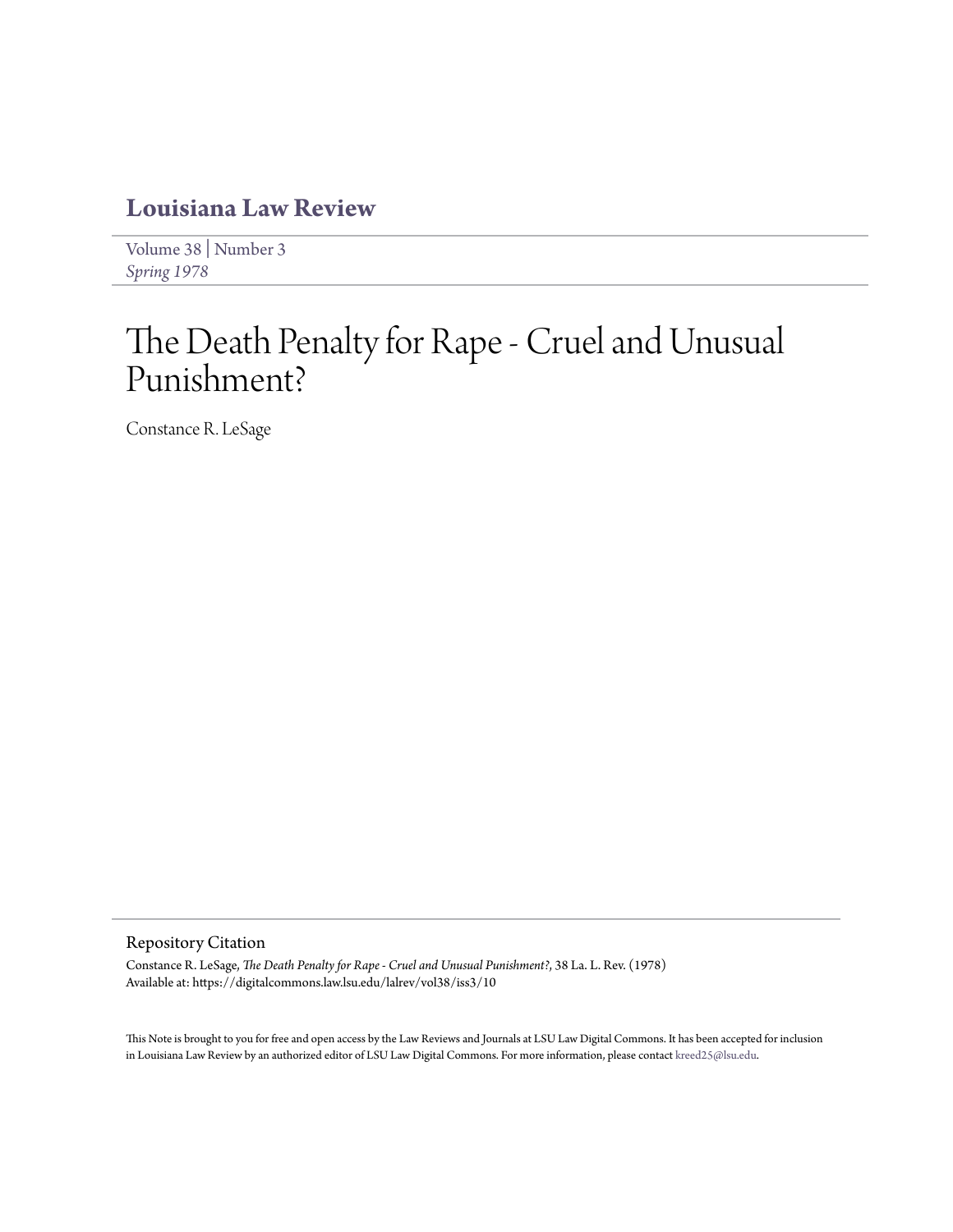*Monroe,* and would be forced to decide whether the confrontation clause imposes a constitutional bar to otherwise admissible evidence.

It is submitted that the Louisiana Supreme Court should not require proof of unavailability in situations in which the requirement will not augment the reliability of the evidence. Although the United States Supreme Court has left the area of unavailability in a state of confusion, the Court has not required that unavailability be shown in instances in which such a showing is considered immaterial. By adopting the confrontation clause as its tool for applying these restrictions, the Louisiana Supreme Court cannot hope to find the clause any less confining and unwieldy than the United States Supreme Court has found it.<sup>60</sup> Should the United States Supreme Court abandon use of the confrontation clause, the Louisiana Supreme Court will be deprived of an important source of guidance in an area already fraught with confusion. The Louisiana Supreme Court can avoid these undesirable results by limiting the application of *Monroe* to coroner's reports.

*Gordon L. James*

### THE **DEATH** PENALTY FOR RAPE-CRUEL **AND UNUSUAL PUNISHMENT?**

Defendant raped a woman and stabbed her to death. Eight months later he kidnapped another woman, raped her twice, and abandoned her to die after severely beating her. While serving multiple life terms for these offenses he escaped and kidnapped, raped, and robbed a third woman at knifepoint. He was found guilty of rape and sentenced to death. The United States Supreme Court *held* that the death penalty is a grossly disproportionate and excessive punishment for the rape of an adult woman and therefore violates the eighth amendment's prohibition of cruel and unusual punishment. *Coker v. Georgia,* 97 **S.** Ct. 2861 (1977).

Throughout its history the Supreme Court has dealt with many cases involving the death penalty, but only quite recently has it directly addressed the constitutionality of the death penalty per se. In the nineteenth and most of the twentieth centuries, the Court's scrutiny was limited to determining whether execution methods were "torturous" or

<sup>60.</sup> See text at notes 22-37, supra.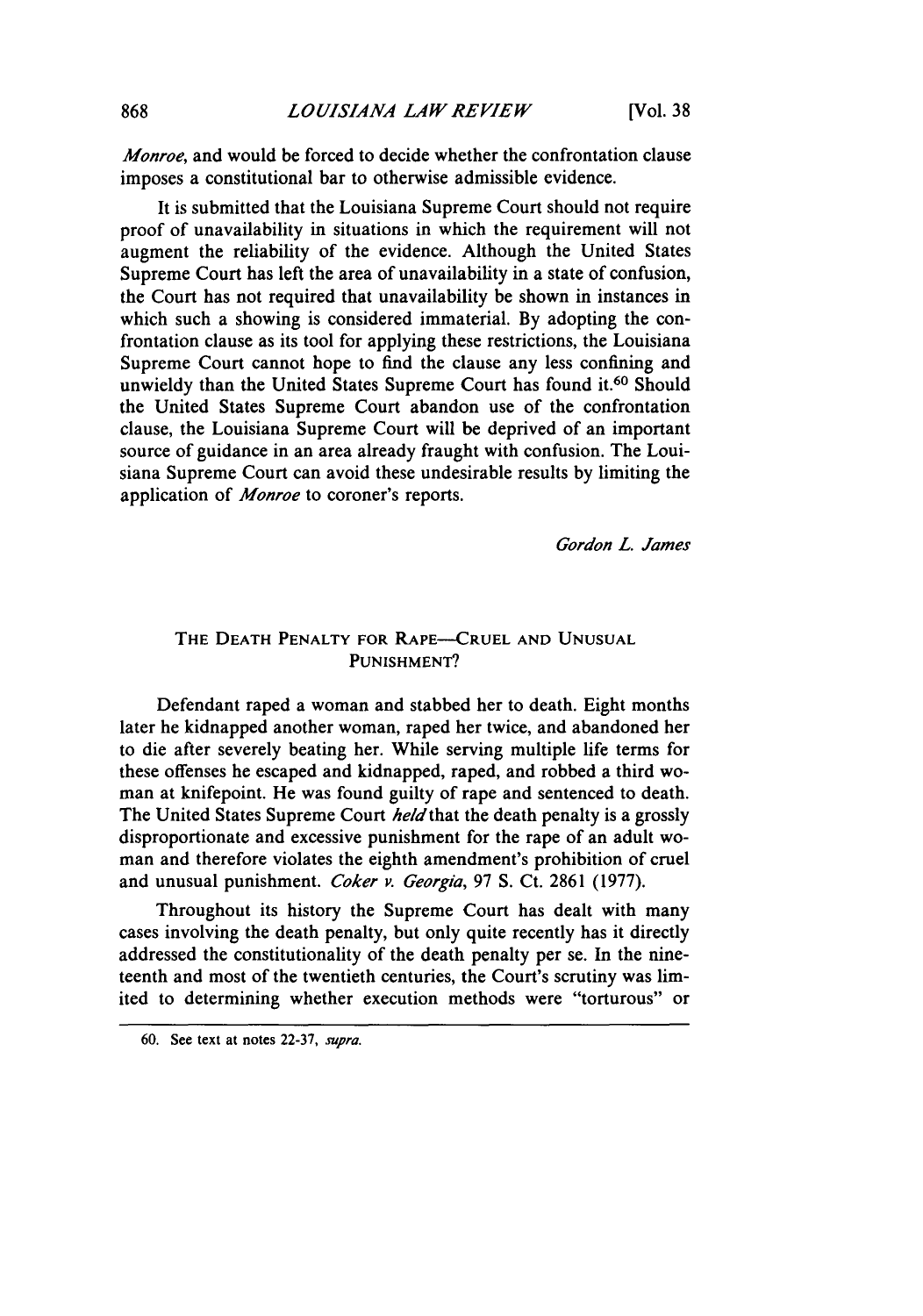"barbarous" and thus prohibited.<sup>1</sup> Only in the early 1970's did the Court consider the constitutionality of certain sentencing procedures.<sup>2</sup> Finally, in *Gregg v. Georgia*,<sup>3</sup> the Court concluded that the death penalty per se is not a cruel and unusual punishment.

In the instant case, the plurality<sup>4</sup> interpreted *Gregg* as having followed the holdings and dicta of prior cases to the effect that the eighth and fourteenth amendments forbid punishments that are either "barbaric" or "excessive" in relation to the crime. 5 The Court drew from the three-man plurality opinion in Gregg the test that a punishment is "excessive" if it "makes no measurable contribution to acceptable goals of punishment and hence is nothing more than the purposeless and needless imposition of pain and suffering"6 or if it is out of proportion to the crime committed. The Court then looked at the second prong of this test and concluded that the death penalty is always disproportionate for the rape of an adult woman.<sup>7</sup>

3. 428 U.S. 153 (1976).

4. Justice White was joined by Justices Stevens, Stewart, and Blackmun, and by Justice Powell on the points to be discussed.

6. 97 **S.** Ct. at 2865.

7. **Id.**

I. For example, both hanging and shooting were held to be constitutional modes of execution. Wilkerson v. Utah, 99 U.S. 130 (1878). The Court also ruled that electrocution is a constitutional method of inflicting death. In re Kemmler, 136 U.S. 436 (1890).

*<sup>2.</sup>* In Furman *P.* Georgia, 408 U.S. 238 (1972), the Supreme Court held Georgia's death penalty statute, which gave juries total and undirected discretion in sentencing a defendant to death, to be an arbitrary application of the penalty in violation of the eighth amendment. In response to the Furman decision, various states enacted mandatory death penalty statutes, whereas others required aggravating and mitigating factors to be considered before a defendant was sentenced to death. In Gregg v. Georgia, 428 U.S. 153 (1976), the Court held constitutional Florida's death penalty statute, which required a consideration of aggravating and mitigating circumstances. *See* Note, 38 **LA.** L. REV. 226 (1977). In Roberts *v.* Louisiana, 428 U.S. 325 (1976), the Court struck down Louisiana's mandatory death penalty statute.

<sup>5.</sup> Justices Stewart, Powell and Stevens concluded that the death penalty does not invariably violate the eighth amendment because it does not violate contemporary standards of decency. 428 U.S. at 179. They further concluded that it does not violate the concept of human dignity because it is not so totally without penological justification as to result in the gratuitous infliction of suffering. Id at 182-83, 187. Justice White in Roberts *v. Louisiana,* 428 U.S. 325 (1976), concluded that the penalty is acceptable to the contemporary community  $(id)$ , and that the Court should defer to the legislative judgment that the death penalty serves the valid social ends of retribution and deterrence. Id. at 355. Justices Burger, Blackmun, and Rehnquist in Furman v. Georgia, 408 U.S. 238 (1972), concluded that they should abide by state legislative decisions as to the morality and efficacy of the penalty unless it is cruel to such a degree as to be clearly unconstitutional. 408 U.S. 383-85, 410, 468.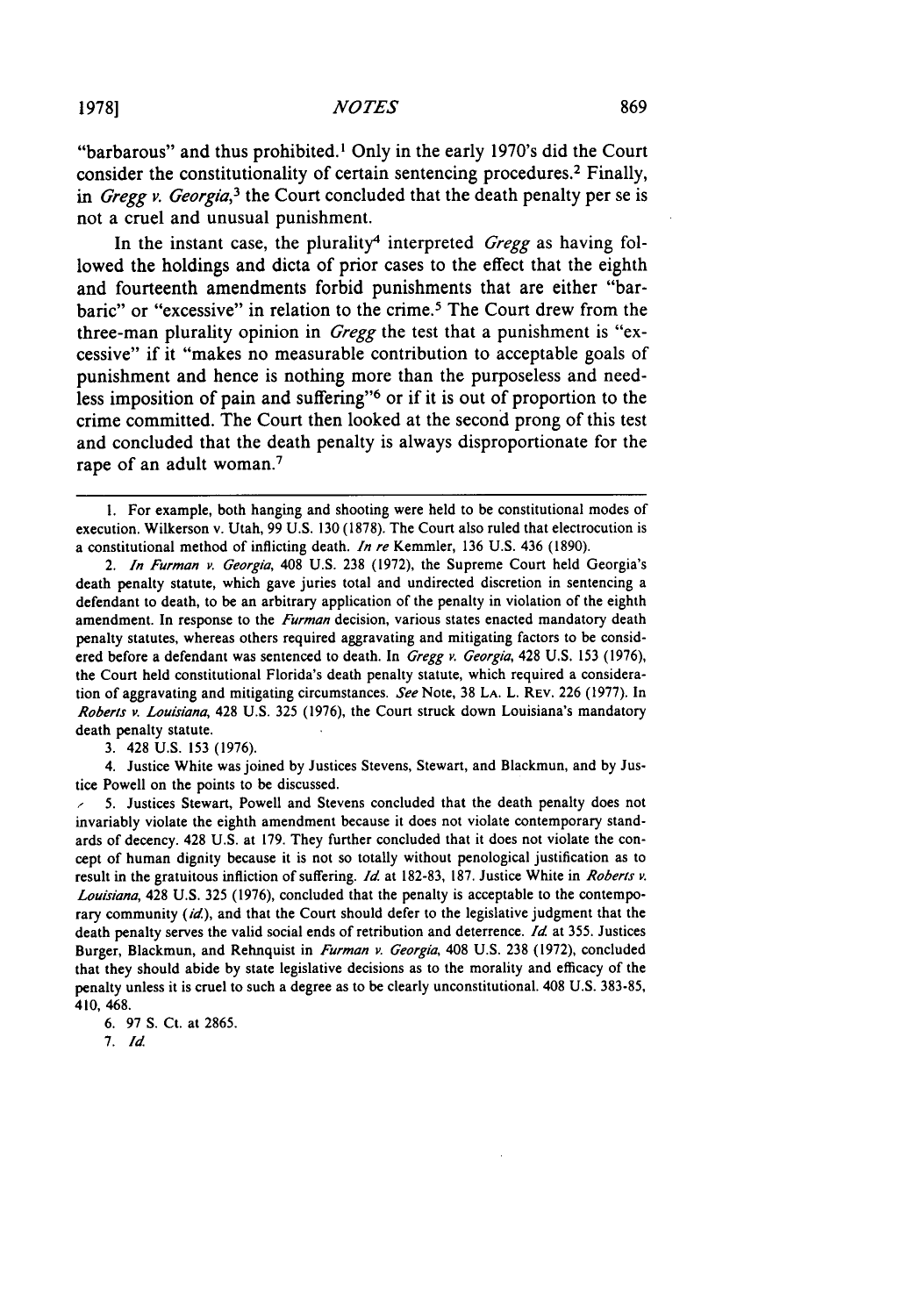In making this decision the Court looked to what it termed objective factors which suggest that society no longer supports the death penalty for rape.8 The Court considered history and precedent, legislative attitudes, $9$  and jury decisions, and noted that "eighth amendment judgments" should not be, or appear to be, merely the subjective views of justices." **1 0** The data revealed that only Georgia provided the death penalty for the rape of an adult woman, and that Georgia juries imposed the penalty in only ten percent of all possible cases. From these facts the Court concluded that the country no longer accepts capital punishment as the penalty for the rape of an adult woman.<sup>11</sup>

In reaching its conclusion based on so-called objective data, the plurality facilely ignored most of American history and based its decision on the five years of legislative turmoil following *Furman v. Georgia.* **1 <sup>2</sup>**Prior to *Furman* sixteen states and the federal government punished rape with death. 13 As the dissent pointed out, the failure of state legislatures to

9. In the last fifty years a majority of the states have never punished rape with death. Immediately prior to Furman only **16** states and the federal government still did so. See statutes cited in note **13,** infra. After Furman only three states, Georgia, North Carolina, and Louisiana, punished rape with death. GA. **CODE** ANN. § **26-2001** (Supp. 1972); N.C. **GEN. STAT.** § 14-21 (Supp. **1973); LA.** R.S. 14:42 (Supp. **1975)** (prior to 1977 amendment). However, the procedures used in North Carolina's and Louisiana's statutes were held unconstitutional in *Roberts v. Louisiana,* 428 **U.S. 375 (1976),** and *Woodson v. North Carolina,* 428 **U.S. 280 (1976).** When Louisiana and North Carolina responded to those decisions they did not reenact the death penalty for rape. *See* **LA.** R.S. 14:42 (Supp. **1977).**

Thus at the time of the *Coker* decision only Georgia punished the rape of an adult woman with death. **97 S.** Ct. at **2866-67.**

**10. 97 S.** Ct. at **2865-66.**

12. 408 **U.S. 238 (1972);** see **97 S.** Ct. at **2866-67.**

**13. 18-U.S.C.** § **2031 (1970); ALA. CODE tit. 14,** § **395** (recomp. vol. **1958); ARK. STAT. ANN.** § 41-4303 (1964); **FLA. STAT. ANN.** § 794.01 (West **1965); GA. CODE ANN.** § **26-2001** (rev. vol. **1970); Ky. REv. STAT. ANN.** §§ **435.080.090** (Baldwin **1963); LA.** R.S. 14:42 **(1950); MD. CRIM. LAW CODE ANN.** § 27-461 **(1957); Miss. CODE ANN.** § **2358** (recomp. vol. **1956);** Mo. **ANN. STAT.** § **559.260 (Vernon 1953); NEv. REV. STAT.** § **200.363 (1961) (rape** with substantial bodily harm); N.C. **GEN. STAT.** § 14-21 **(1953); OKLA. STAT. ANN. tit. 21,** § **1115**

<sup>8.</sup> **Id** at 2866-68. One must wonder to what extent unspoken factors also influenced the plurality's decision. Several groups were pressuring the Court to forbid the death penalty for rape. The NAACP Legal Defense Fund had worked for years to end the use of the penalty in rape cases because it alleged that historically the penalty was used selectively against black men who raped white women. Several women's rights organizations including the National Organization for Women filed amicus curiae briefs in support of Coker in the belief that juries often refuse to convict rapists because they feel that the punishment is too extreme and that testimony humiliating to the victim is often required to make absolutely sure that only guilty parties receive such an extreme penalty. Finally, the justices certainly were aware that as Justice Stewart stated, "The rapist... may be encouraged to kill because the penalty would be the same." **TIME,** April **11, 1977,** at 80.

**<sup>11.</sup>** *Id* at **2867-68.**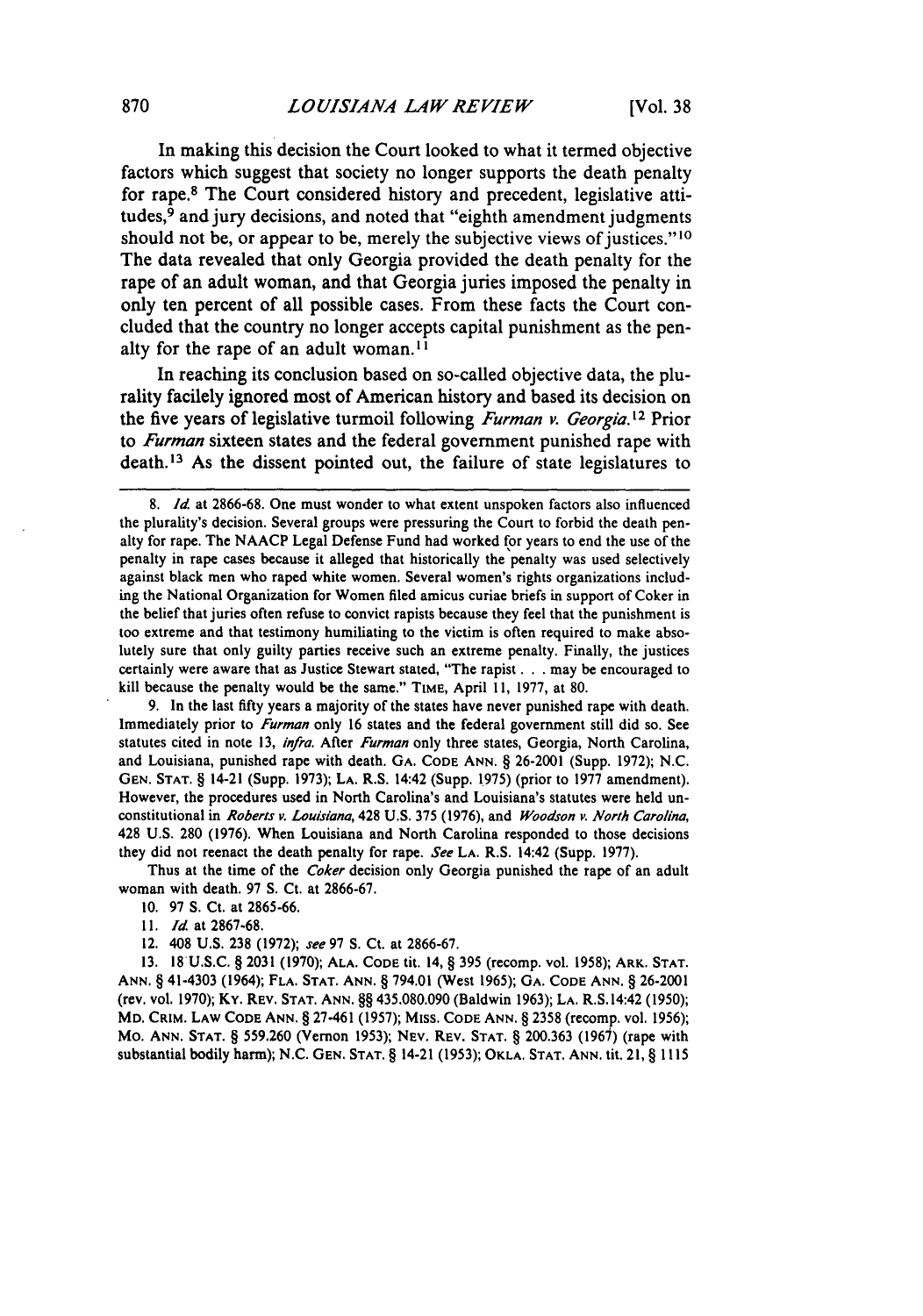reenact the death penalty for rape could be a result of the confusion following the nine separate opinions in *Furman* rather than a decision that death is a disproportionate penalty for rape.<sup>14</sup> In the same manner, the reluctance of juries to impose the death penalty may merely indicate that they reserve such an extreme penalty for extreme cases and not that they consider the death penalty disproportionate for all rapes, no matter how aggravated.

The plurality found further support for its position in its own determination that rapists do not deserve capital punishment. After a brief nod to the severity of the crime, the Court expressed the gravamen of its rationale:

The murderer kills; the rapist, if no more than that, does not. Life is over for the victim of the murderers; for the rape victim, life may not be nearly so happy as it was, but it is not over and normally is not beyond repair. **. .** . [T]he death penalty **. . .** is an excessive penalty for the rapist who, as such, does not take human life.<sup>15</sup>

Thus, the plurality's definition of harm only encompasses physical harm resulting in death.

The plurality's simplistic approach does not reflect contemporary morality. The subjective basis of the decision fails to explain adequately why in all rape cases the death penalty is excessive simply because the rapist has not taken a life. Studies of rape show it to be a violent and brutal crime often involving sexual humiliation, cruel beatings, and the use of dangerous weapons.16 Most victims experience both physical and psychological trauma, and the victim often continues to be affected during the long-term process of rebuilding her life. 17 After a closer scrutiny of rape the plurality should have weighed psychological and emotional

(West 1958); **S.C. CODE** §§ **16-72, 16-80 (1962); TENN. CODE ANN.** § **39-3702** (1955); Tx. **PENAL CODE ANN.** § **1189** (Vernon 1961); VA. CODE § 18-144 (repl. vol. 1960).

14. Chief Justice Burger in his dissenting opinion made just this point. "Failure of more states to enact statutes imposing death for rape of an adult woman may thus reflect hasty legislative compromise occasioned by time pressures following Furman, a desire to wait on the experience of those states which did enact such statutes, or simply an accurate forecast of today's holding . **. .** . Having in mind the swift changes in positions of some Members of this Court in the short span of five years, can **it** rationally be considered a relevant indicator of what our society deems 'cruel and unusual' to look solely to what legislatures have *refrained* from doing under conditions of great uncertainty arising from our less than lucid holdings on the Eighth Amendment?" **97** S. Ct. at **2877.**

**15. 97** S. Ct. at 2869.

16. See Comment, Rape and Rape Laws: Sexism in Society and Law, 61 CALIF. L. REV. 919, 923-24 (1973).

17. See E. HILLBERMAN, THE RAPE VICTIM 36-39 (1976).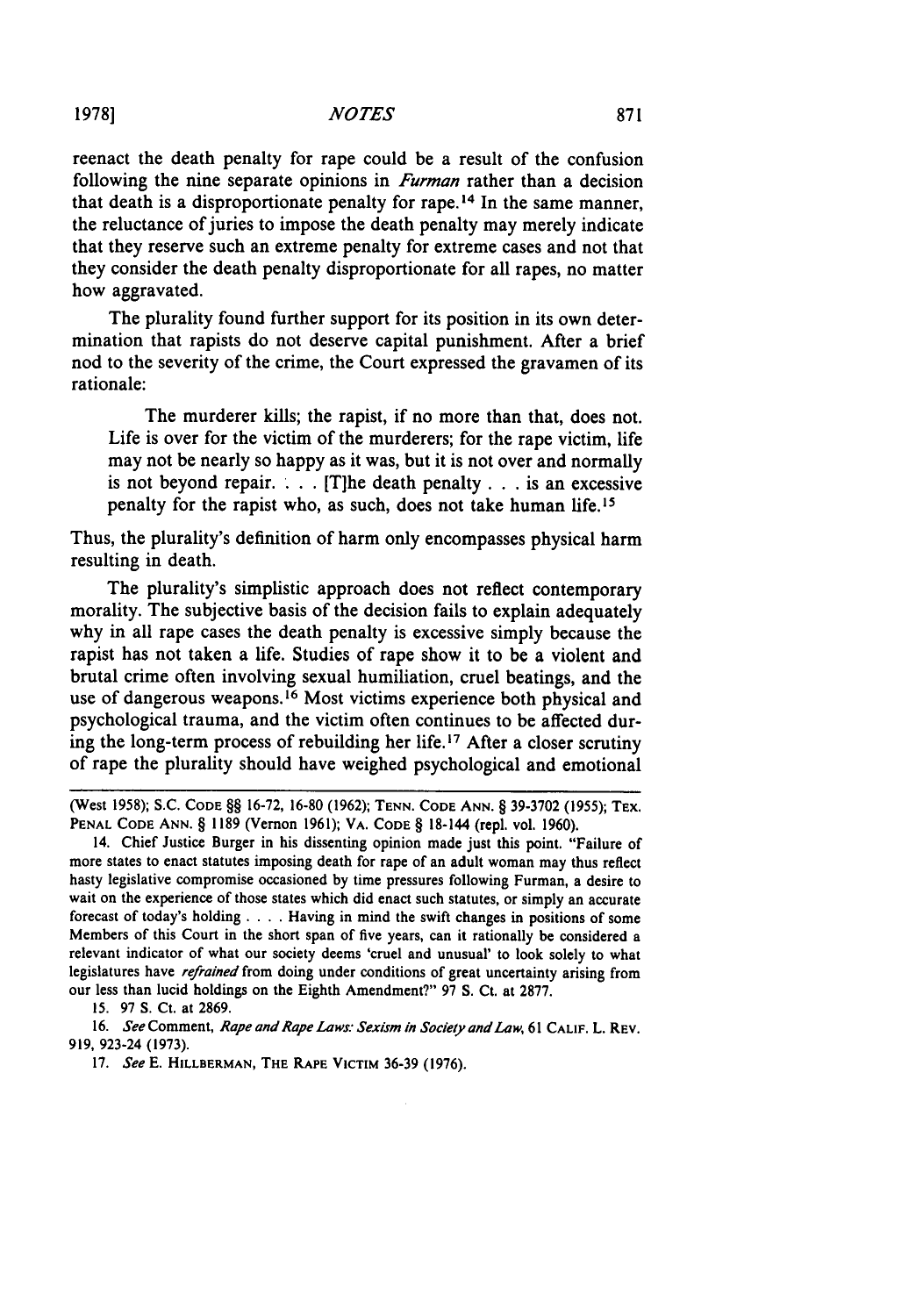harm as well as physical harm to the victim against the severity of the death penalty.

Coker seems to represent a great departure from past treatments of the death penalty. Before the instant case only Justices Brennan and Marshall, who take the position that capital punishment violates the eighth amendment, had discussed the moral issue of the state's taking a human life.<sup>18</sup> At different times Justices Burger, Blackmun, White and Rehnquist have avoided this moral issue entirely by espousing a theory of deference to legislative judgments regarding the penalty.<sup>19</sup> When Justices Stewart, Stevens, and Powell in Gregg did address the societal values at stake, the debate was almost entirely in utilitarian terms-whether the penalty is of practical use to society.<sup>20</sup>

The *Coker* Court ignored justifications for upholding the death penalty advanced in prior cases. Although Justice Blackmun in Furman and Justice White in *Roberts v. Louisiana*<sup>21</sup> deferred to legislative judgments concerning the death penalty,<sup>22</sup> they expressed no hesitancy in interfering with Georgia's decision that death is an acceptable penalty for rape. Although the plurality in Gregg considered retribution a valid goal because it prevented anarchy,  $23$  in Coker the justices did not discuss whether a lesser penalty than death can adequately express society's abhorrence of rape. The *Coker* plurality also failed to consider the deter-

**19.** Justices Burger, Blackmun, and Rehnquist discussed this need in *Furman.* 408 **U.S.** at **383-85,** 410, 468 (Burger, **C.J.,** dissenting). Justice White discussed this need in *Roberts v. Louisiana,* 428 **U.S. 325, 353-54 (1976)** (White, **J.,** dissenting).

20. In *Gregg,* Justice Stewart's plurality opinion, in which Powell and Stevens joined, discussed two goals of punishment-retribution and deterrence. Deterrence is obviously a practical rather than a moral goal. However, even in discussing retribution the justices' concern was with its use in preventing self-help in the seeking of vengeance rather than with whether death as a punishment can be an end in itself rightly imposed because the defendant deserves it. 428 **U.S.** at **183.**

**<sup>18.</sup>** Justice Brennan had stated, "Although pragmatic arguments for and against the punishment have been frequently advanced, this longstanding and heated controversy cannot be explained solely as the result of differences over the practical wisdom of a particular government policy. At bottom, the battle has been waged on moral grounds. The country has debated whether a society for which the dignity of the individual is the supreme value can, without a fundamental inconsistency, follow the practice of deliberately putting some of its members to death." Furman v. Georgia, 408 **U.S. 238, 296 (1972)** (Brennan, **J.,** concurring). In *Furman* Justice Marshall said, "If the evidence clearly demonstrated that capital punishment served valid legislative purposes, such punishment would, nevertheless, be unconstitutional if citizens found it to be morally unacceptable." *Id* at **332** (Marshall, **J.,** concurring).

<sup>21. 428</sup> **U.S. 325 (1976).**

<sup>22.</sup> See note **19,** *supra.*

**<sup>23.</sup>** 428 **U.S.** at **183.**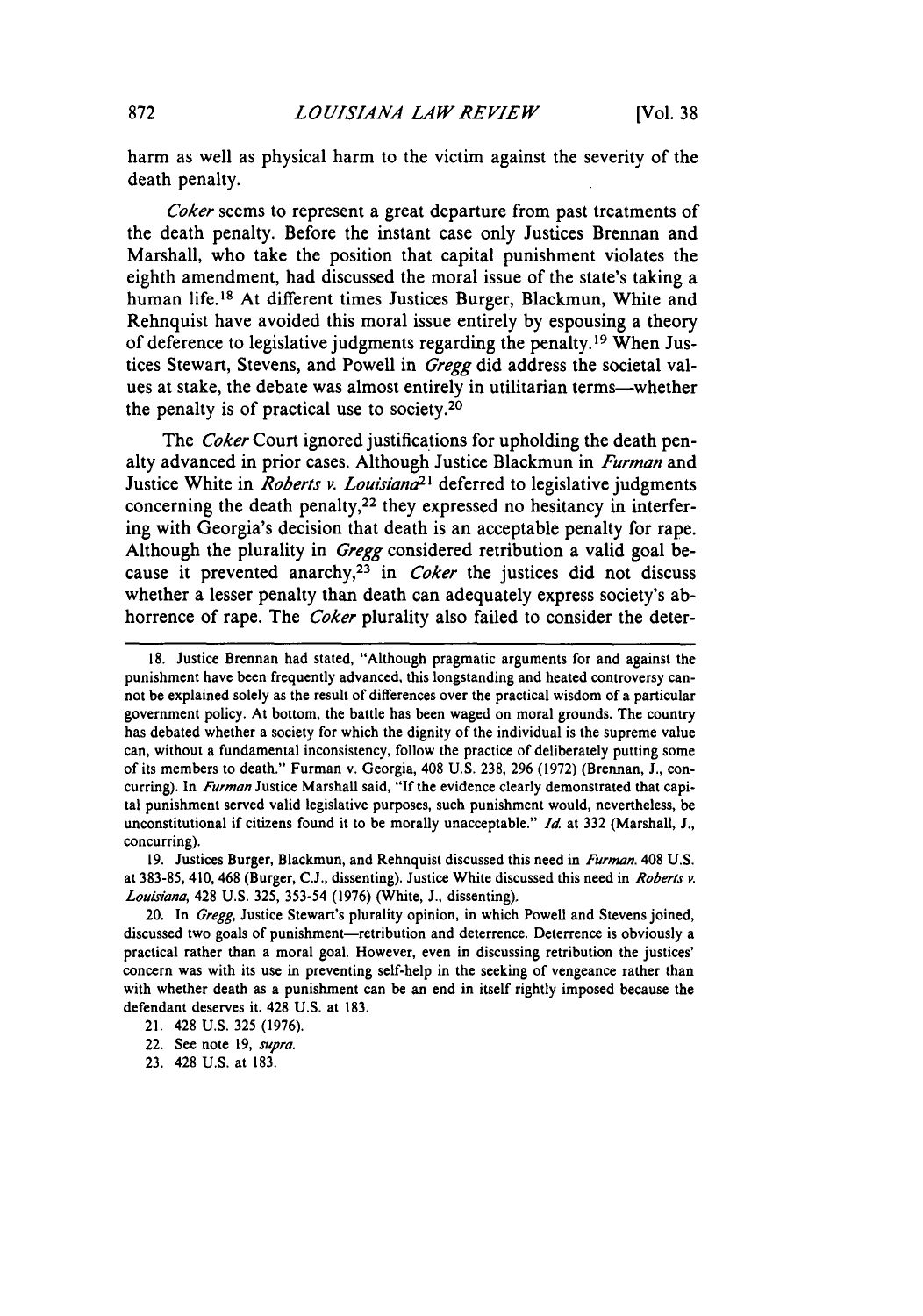rence justification articulated in Gregg. The plurality's only concern in Coker was the "moral depravity"<sup>24</sup> of the rapist and whether he is sufficiently culpable to deserve death. Thus the Court, by limiting its consideration to the proportionality prong of the test propounded by only three justices in Gregg, deviated entirely from the utilitarian discussion that characterized previous death penalty debates.

The existence of aggravating circumstances did not alter the plurality's determination that a rapist never deserves the death penalty. Under Georgia law, neither a rapist nor a murderer could be sentenced to death absent a showing of aggravating circumstances.<sup>25</sup> The Court recognized that this statutory scheme could result in death for a rapist and not for a deliberate killer if the rape was found to be aggravated and the killing was not. This possibility ran counter to the Court's position that a rapist should never be punished more severely than a deliberate killer.<sup>26</sup> The dissent, however, reasoned that the eighth amendment does not prohibit a state from taking into consideration a defendant's prior history of vio-

26. **97** S. Ct. at 2870. Again, the plurality has limited its definition of harm to physical harm resulting in death. The justices comprising the plurality conclude that a rapist is not as culpable as a deliberate killer because a rapist does not kill. However, aggravating circumstances also indicate culpability and, thus, certain rapists may be more deserving of death than certain killers.

<sup>24. 97</sup> S. Ct. at 2869.

<sup>25.</sup> The following circumstances will aggravate the crime of murder: (1) the commission of the murder while engaged in another capital felony, aggravated battery, or first degree burglary or arson; (2) the murder was committed by a person with a prior record of capital felony or serious assaultive convictions; (3) the defendant's act of murder knowingly created a great risk of death to more than one person in a public place by means of a device or weapon which would normally be hazardous to the lives of more than one person; (4) the commission of the murder for himself or for another for the purpose of receiving money or any other thing of monetary value; (5) the offender directed another to commit murder or committed murder as an agent or employee of another person; (6) the murder was committed in an outrageously or wantonly vile, horrible, or inhuman manner in that it involved torture, depravity of mind, or an aggravated battery to the victim; (7) the victim was a peace officer, corrections employee or fireman while engaged in the performance of his official duties; (8) the murder was committed **by** an escapee from the lawful custody of a peace officer or place of lawful confinement; or (9) the murder was committed for the purpose of avoiding, interfering with or preventing a lawful arrest, or custody in a place of lawful confinement, of himself or another. Georgia's death penalty statute requires that at least one of three aggravating circumstances be found before a rapist is sentenced to death: prior capital felony convictions, commission of the rape while engaged in another capital felony or aggravated battery, or the commission of the rape in an "outrageously or wantonly vile, horrible, or inhuman manner." GA. **CODE ANN.** § **26-3102, 27-2534.1** (Supp. 1976). The jury in Coker's case found the aggravating circumstances of the conviction of prior capital felonies (murder, rape and kidnapping) and the commission of the rape while engaged in another capital felony (armed robbery).